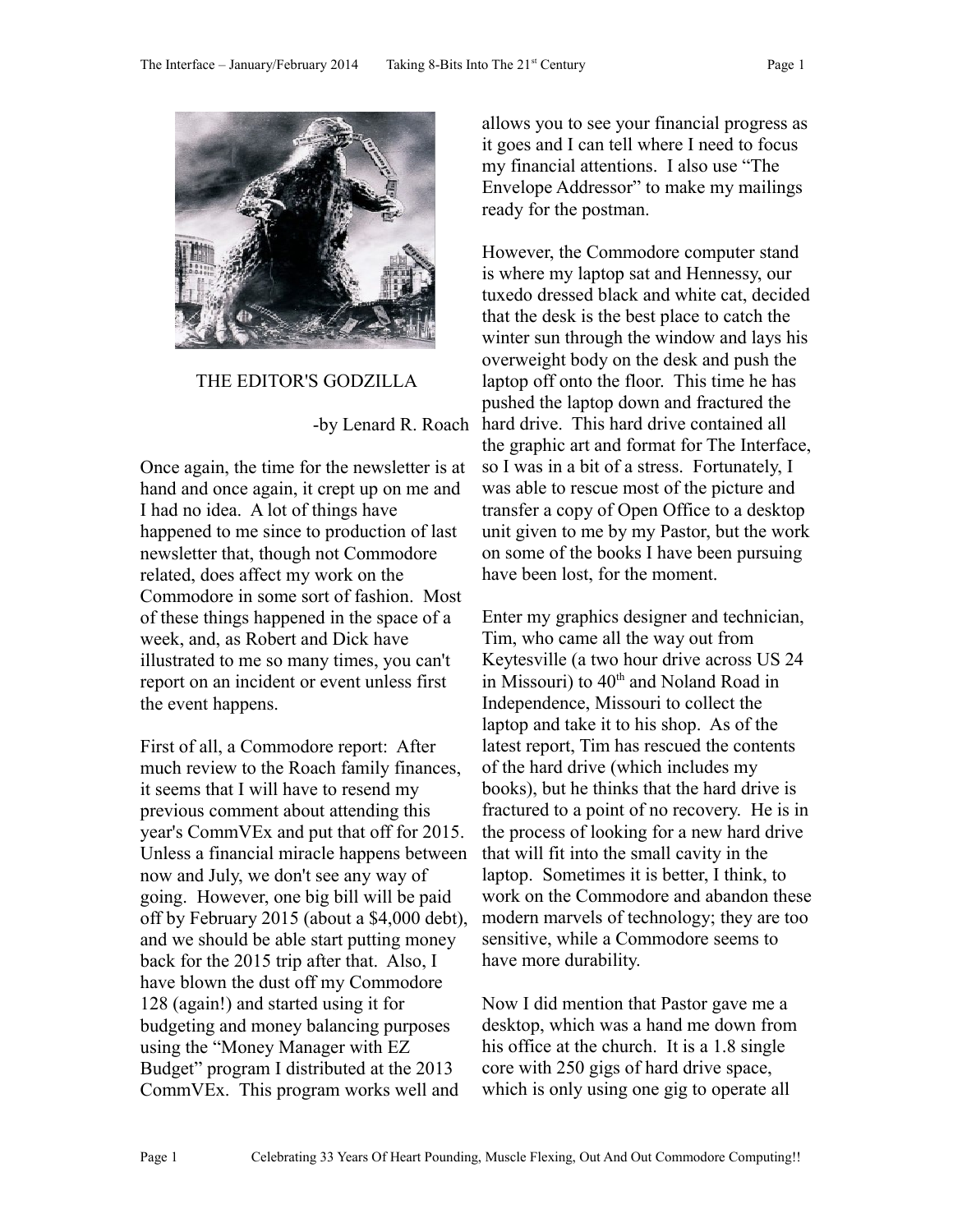the programs that I need. It runs the XP OS and it has been a great substitute for my laptop. Because of lack of space, we had to set the unit up on the kitchen table, which is great for me since I do most of the cooking at the Roach Center, and I can watch videos or follow Commodore on the computer while cooking. So the problem of having a computer to do my writing work and getting articles off the Internet for the newsletter has been solved with no cost to the Roach Center For BASIC Commodore Studies.

Moving on to another great feat of miracle. As you may have followed on the news in your location, Kansas City and surrounding areas got the "big snow" of 2014 around February 5<sup>th</sup> where Mother Nature dumped 7" of the white stuff all over the area. I was out that Tuesday making deliveries in that stuff and tried to make a run from Kansas City to Warrensburg, Missouri (a one hour trip east on US 50). I made to to Warrensburg without incident but I curbed the Neon when I was only  $\frac{1}{4}$  of a mile from my destination. Fortunately, I got to drive it home and Gabriel looked at it extensively after the storm. It seems that I popped a couple of press welds from the frame and damaged everything on the driver's side, so from a Friday straight on to a Tuesday, Gabriel pulled and replaced everything from the strut to the sub frame on the Neon and it is now ready to roll. Most people would have considered the car totaled but Gabe has other ideas when it comes to cars.

Speaking again of cars, let me set up the scenario: You're standing at work, impatiently waiting for quitting time when a phone call comes in. It is your friend Jon, who has in his possession a car that starts, runs, and drives, but he has no use for it and wants to give it to you. What do you say? "No, thanks. I got a car?" Hogwash! You

thank him profusely and arrange a pick up time.

We got to Jon's Friday morning and picked up a 1993 Ford Mustang Fox Body Coupe which was in perfect running condition, with a few "minor" flaws, like, it had no headlights, no front turn signals, no grill, and no hood. Talk about ghetto, but the car did what Jon said it would and we drove it from Overland Park, Kansas, through police infested Merriam, Kansas, and back to the Roach Center in Kansas City.

Instantly Gabriel went to work (working on cars is relaxing to him, but you can't tell with all the "d—ms and "mother f---ers" that I hear from his workshop) looking for parts on eBay for it. Gabe quickly found a front end assembly which will house the headlights and turn signals for \$119, complete with free shipping. We will be ordering this attachment when I get my tax return.

Speaking of tax returns, guess what I'm getting back from Uncle Barack? That's right, my biggest tax return since the Clinton administration. Things such as this just might make me switch political allegiances, but there are too many factors involved that will keep me voting for whom ever I think will do the job best for each respective office I'm voting to fill. Now, you may ask, "If you're going to get such a big refund why don't you use that to fund your 2014 trip to CommVEx?" Good question, and I got a good answer: BILLS! I still need a clutch assembly bought and installed on my Neon, and I need struts for the other Neon I possess, plus tires for it. I have some plumbing issues here at the Center that need to be addressed and the list goes on and on. If this courier job proves to be as tax lucrative next year as it did this year, I will be definitely looking at going in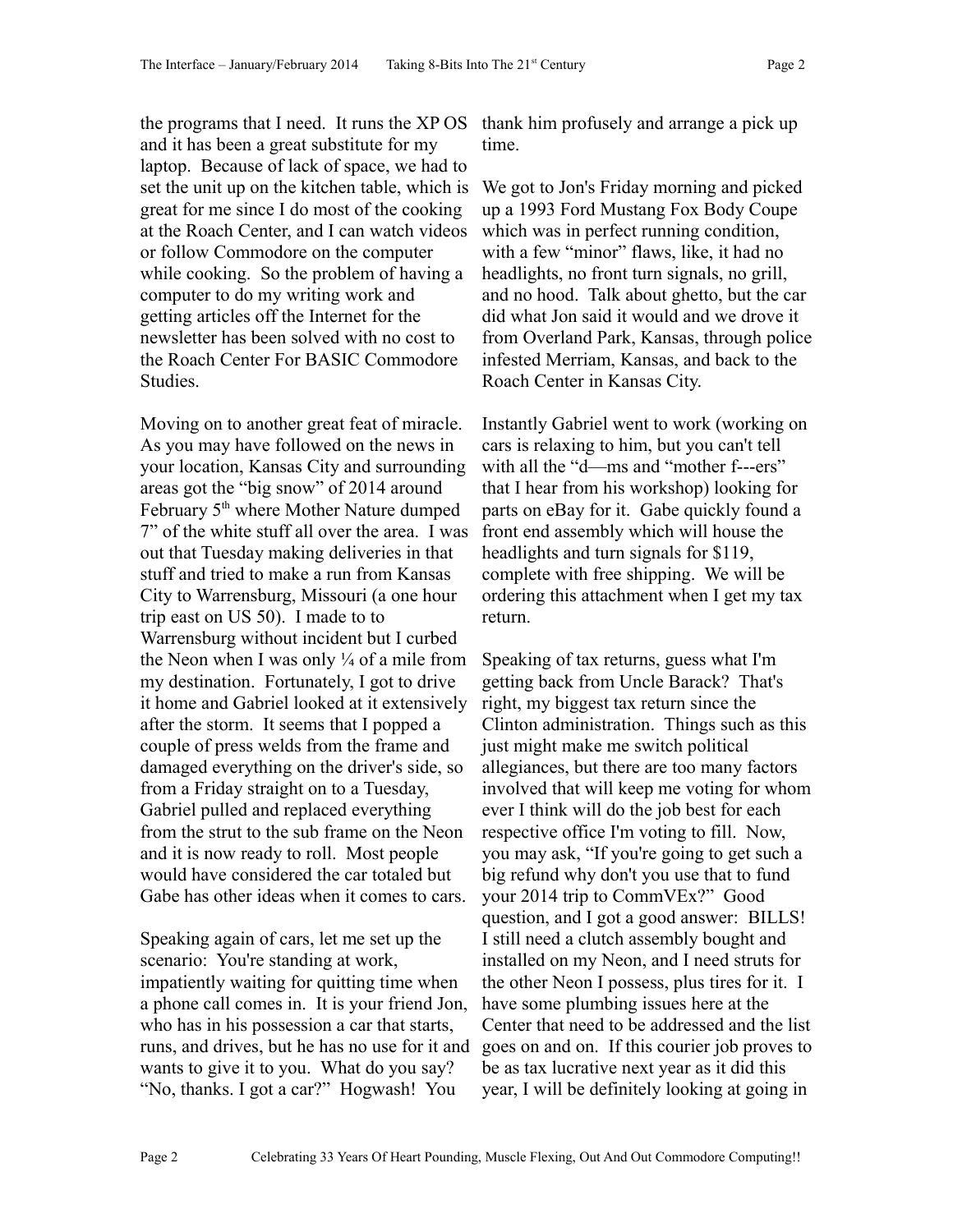2015. Besides, to be honest, I don't have anything in the way of programming to present at the 2014 CommVEx, so it's best that I sit this one out.

My friends, thank you for allowing me to let you know what is happening here in Kansas City. I'm not bragging, boasting, or blowing my own trumpet, but just letting you know about all the events that affect us here in Kansas City Commodore country. Be safe, be live, and be free, and I will write to you in the next issue.



#### MONTHLY MEETING REPORT

-by Dick Estel and Robert Bernardo

#### JANUARY 2014

We were back to "full" attendance this month with Brad Strait, Roger Van Pelt, Robert Bernardo, Louis and Vincent Mazzei, Greg and Gregory Dodd, and Dick Estel. We also had another visit from Raymond Ciula, who brought in a large box of 3.5" disks containing all kinds of Amiga software. Robert reached in blindly and plucked out a Star Trek game which he tried at the end of the meeting (but it did not work on Greg's expanded Amiga 2000 -- see below).

The meeting started with one of our occasional discussions of old technology, in this case, reel-to-reel recorders. Roger recently acquired a reel-to-reel machine at a yard sale, a big, high-quality unit with dual tube amplifiers. Dick mentioned that he has a Tandberg which still works, although the motor is noisy.

The day before this month's meeting Robert had visited the Computer Station in Long Beach, returning with some items that the owner donated, some other items for sale on consignment, and a few that he purchased.

The planned demo of GEOS/Wheels did not take place, because the program was not on Robert's CMD hard drive, one of two, and sadly, the one that he did not bring. Instead we looked at a bunch of the programs from Computer Station.

These included several with a musical theme: Party Songs, which played a selection of 20 or so songs and displayed the lyrics (Dick and Robert tried singing along with that program); On Stage, which did the same with the added bonus of graphics, some of them animated; and Guitar Pak, which includes two different guitar tuners and some other programs.

Greg brought his Amiga 2000, and eventually convinced Gregory, who was engrossed in a hand-held game machine, to give it a try. Gregory found and played with the three different Star Wars games that were on the A2000's hard drive. Describing it as the worst-looking from Robert's storage unit, Louis displayed a VIC-20 which he had painted a bright red, making it one of the best looking VICs around. Louis also received from Robert the two VIC-20 boards that C= repair technician Ray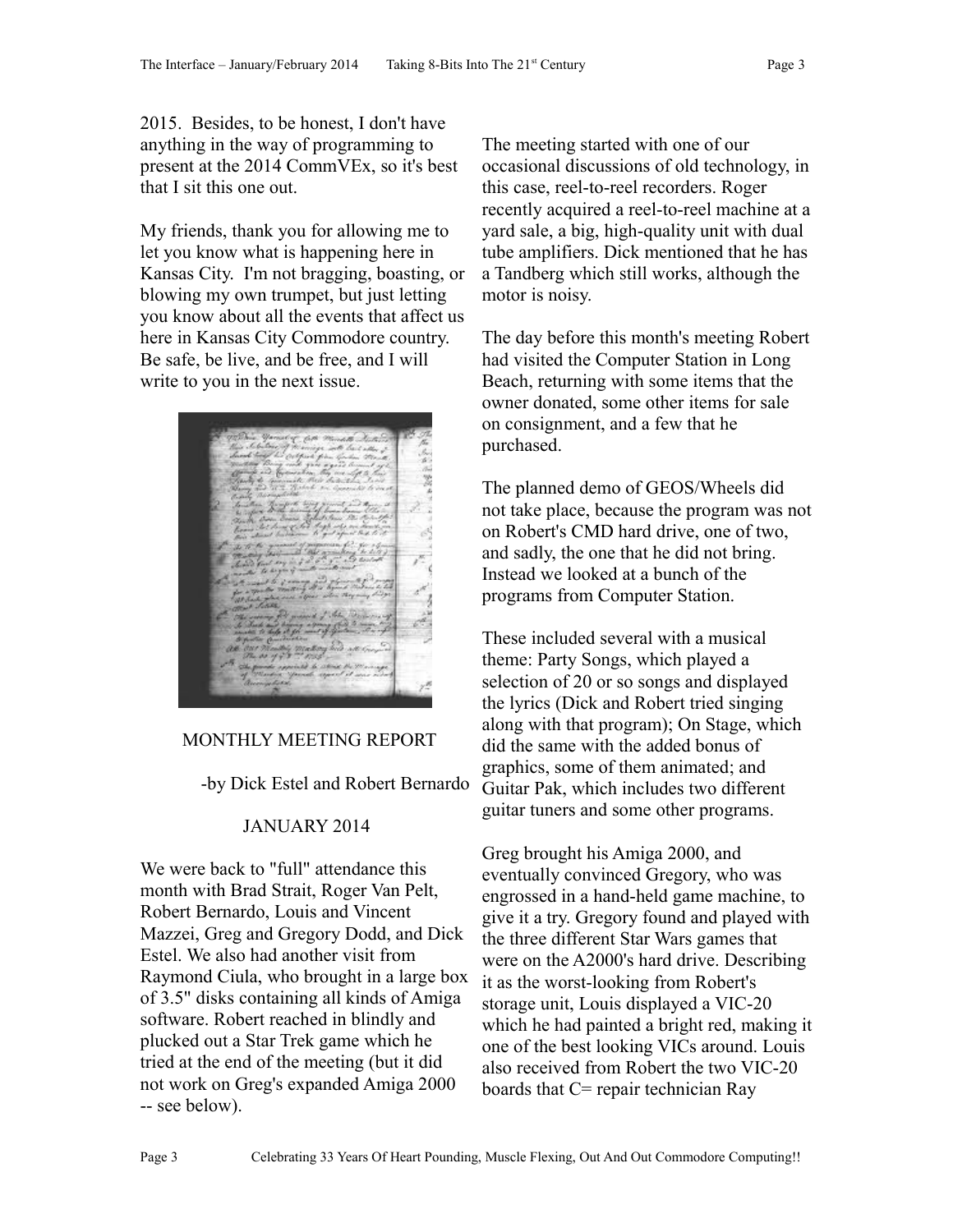#### Carlsen had repaired.

Looking ahead, Robert will be attending the Vintage East Computer Festival in Wall, New Jersey the first weekend in April, and Notacon 11 in Cleveland, Ohio on the second weekend. Due to Easter falling on the third Sunday, the meeting that month will be April 27.

#### FEBRUARY 2014

#### -by Robert Bernardo

For the Feb. 16 FCUG meeting, I came in from Stockton, about 2 hours away. I was still 15-20 minutes early, and I immediately started unpacking the Commodore and Amiga items. About half an hour later, Roger arrived and started bringing in his gear. Finally, Greg, Louis, and Vincent arrived to round out the attendees.

We took an extra long time to set up the gear, because not only was I putting up a VIC-20 (and later on, an A600 and C128) set-up, but also Greg had brought his A2000 and Louis had brought his A500. When all hardware was arranged, we finally sat down for lunch.

In old business, Louis admitted that he did not have the time nor the facilities to check out the fifty 6581 SID chips he bought from China. He called for somebody else to take up the chip testing. After a pause, I volunteered, and Louis will bring the chips to the next meeting.

In new business, I reminded everybody that because Easter was set for the third weekend in April, our usual FCUG meeting for that Sunday would have to be moved. For the first weekend in April, I would be at the Vintage Computer Festival East in New

Jersey, for the second weekend I'd be at Notacon in Ohio, and for the fourth weekend I'd be at the William Shatner Weekend in southern California. If we were to move the meeting to the fourth weekend, someone would have to take over in my absence (my last absence being in 2005 or 2006). Hence, I looked to Roger and said, "You're the vice-president. You'll have to take over." After telling him that I'd advise him how to run a meeting, he agreed.

On the laptop tied into the room's Wi-fi, we looked at Reset #02, the freelydownloadable Commodore magazine which had just been released. I showed them my article that was published in the magazine and enhanced with photos that the editor had chosen. The members commented that it was a very colorful magazine with all the photos and screenshots of C64 games.

Somehow, conversation moved to the game, Airwolf. Yes, it was a C64 game, and it was also an arcade game. Greg had never seen the show; Louis explained its premise, and I showed the show's opening credits captured on YouTube. I also showed eBay listing for the arcade version that was for sale in Westminster, followed by a YouTube video of the arcade game in action.

We got going into the software and hardware part of the meeting late, but we left extra late by meeting's end. My presentation was to show the VIC-20 cassette game, Dodge Cars, and the VIC-20 word processor, Speedscript, printing through a Blue Chip 020/10 daisywheel printer. From Randy Abel, president of The Other Group of Amigoids in San Jose, I also had a couple of 3 1/2 inch floppies with one of the best Amiga disk copiers, X-Copy.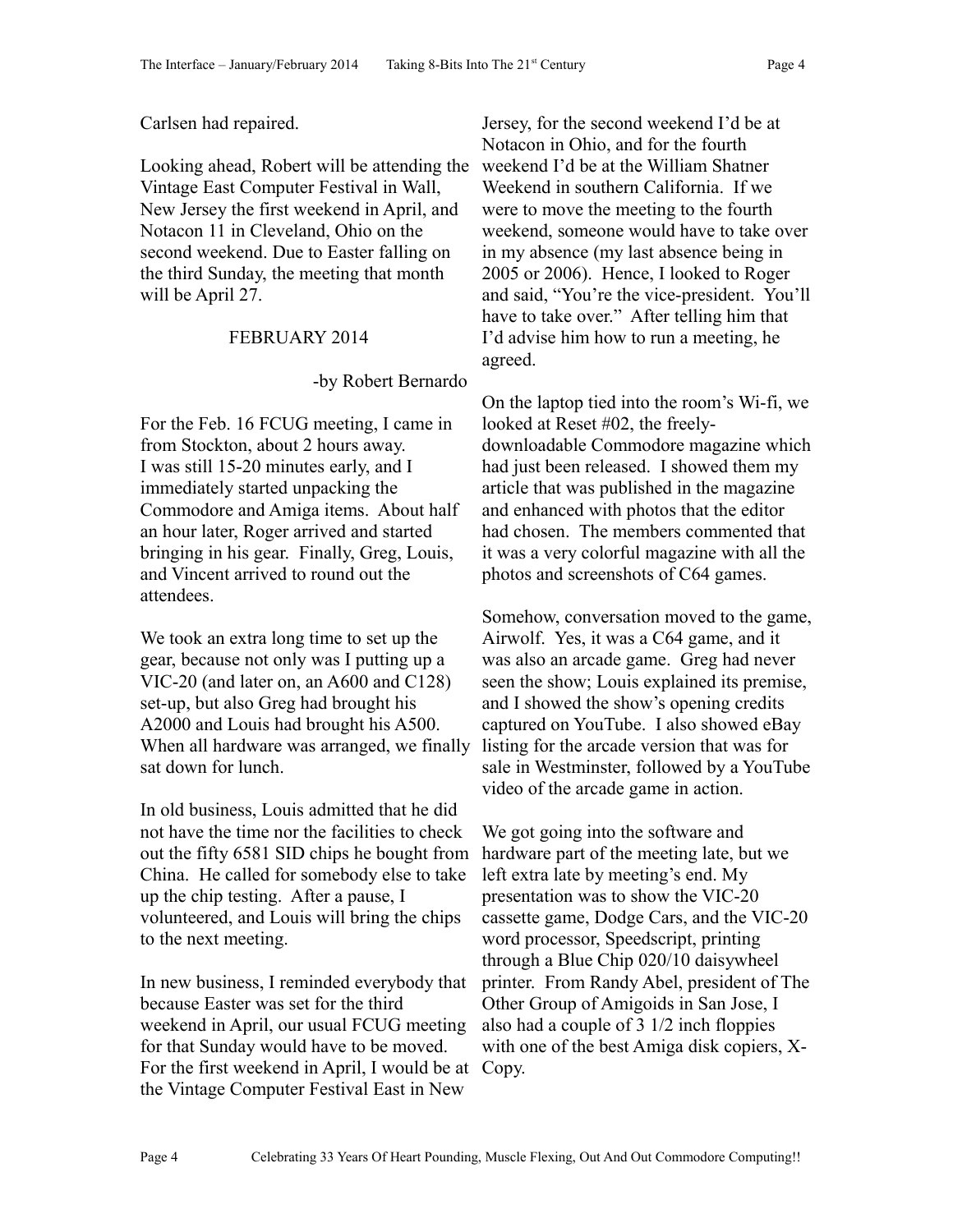Dodge Cars had an overhead view of your car running vertically down a playfield of opposing cars running up at you. In other words, you were going against one-way traffic, and you had to dodge the other cars by moving into different lanes. It would start slow, but then the action would speed up. We broke out of the program and were surprised that it was written in BASIC.

While Dodge Cars was running, I went over to Greg's A2000 and tried to boot up X-Copy. It didn't want to boot up; in fact, when we tried to eject it, it got stuck in his drive mechanism. What was wrong? We found out that a sticky metal flap over the disk opening was catching in the drive mechanism. When we tried to reboot the A2000 with CONTROL – Amiga – Amiga, the computer would not get to the desktop. We tried to power cycle the computer… still nothing. After a few tries with both methods, it would boot… but only sometimes. And when it did boot up, the color on the screen was green with a horizontal stripe of normal color at the top of the screen. We opened up the casing and looked at the cables. I pushed down on the SCSI card, I tapped and pushed on the SCSI hard drive casing, I wiggled the cables and looked for any loose fittings – all to no avail. Diagnosis – for the booting problem, the surplus drive mech was shot; for the color problem, we didn't know.

I handed the X-Copy disks to Louis, and he got them going on his A500. Meanwhile, I had other problems. With the VIC-20 setup I had, I needed 2 serial ports – one for the uIEC card drive and one for the Blue Chip printer. However, the uIEC had no serial pass-through for the printer. After wrestling through various scenarios on how to get everything to work, Roger hit about the idea about disconnecting and connecting the peripherals while "hot", i.e.,

load the program through the uIEC, disconnect the uIEC from the serial bus while the computer was on, and connect to the printer to the serial bus while the computer was on… and hope that the magic blue smoke would not appear from any of the devices. His idea worked. Another problem was that the carriage for the Blue Chip was locked in "transport" mode. It wouldn't budge, no matter how hard I tried to slide the printhead to the right or to the left. Roger freed it by playing around with the on-line buttons on the front of the machine.

With Speedscript 3.2 loaded into the VIC, we tried to run it but were treated with gibberish on the screen. A few more tries... the same results. We found out from the Speedscript instructions (which weren't clear in the first place) that the VIC-20 needed at least 8K RAM expansion. Without it, the machine would just lock-up with that gibberish on the screen. I hadn't brought a RAM expander with me.

Nevertheless, I got the C64 version of Speedscript 3.2 to work with the club's C128, and we were able to print with the Blue Chip printer, notwithstanding the wrong replacement ribbon I got from Office Depot (we used the original, old ribbon). After I printed a few test lines, Vincent did some printing with a few choice words. Louis smiled, remarking that he hadn't heard the sound of daisywheel printing in years. I discovered that the printer was more sophisticated than I originally thought; it did bi-directional printing.

Also the Compute! magazine's VIC Emulator for the C64 seemed to work. It gave various options for memory, e.g., push a button for standard memory, push a different button for 24K memory, push other buttons for different memory amounts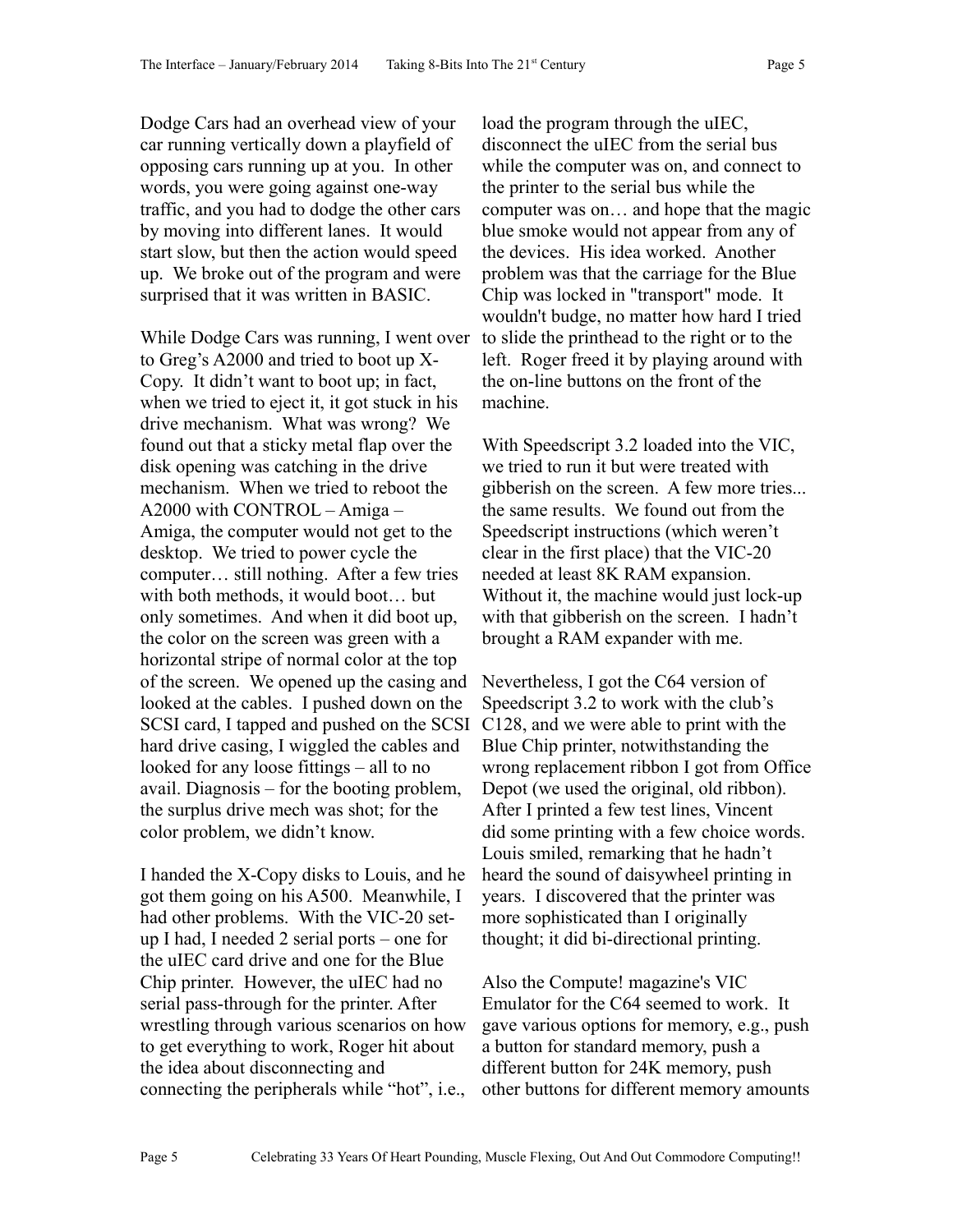in-between. It displayed everything in 40 columns, but according to the instructions, it would switch to a 22-column screen after the software was loaded into it. Due to my oversight, Dodge Cars could have been loaded into it to see if it could run, but we didn't do that.

With Greg observing, Louis carried on with X-Copy. Louis had bought brand-new, blank disks, and the game disks he was going to archive were the ones donated to the club by Raymond C. at the January meeting. The Doscopy+ option in X-Copy provided mediocre results in the copy process, so we switched to the Nibbler option. That worked better and faster on the disks that Louis was trying to copy. By the meeting's end, Louis had archived 14 disks.

Something had to be done with Greg's A2000. During the meeting, after his A2000 wouldn't work, Greg had played around with my A600. I offered Greg the use of my A600 while I brought his A2000 in for repair. Greg wouldn't hear of it, saying that the A600 would sit anyways until he finished building up his game room. Greg didn't leave the meeting empty-handed; he bought a C128 and 1571 that I had gotten out of storage earlier.

It was nearly 5 p.m. when we got out of the meeting. I finished packing the car, including the unexpected load of Greg's A2000. I said good-bye to everyone as Greg, Louis, Vincent, and Roger continued their conversation in the parking lot.



 HISTORY OF THE AMIGA PART SIX: STOPPING THE BLEEDING

-by Jeremy Reimer

#### Chopping heads

When a corporation is bleeding money, often the only way to save it is to drastically lower fixed expenses by firing staff. Commodore had lost over \$300 million between September 1985 and March 1986, and over \$21 million in March alone. Commodore's new CEO, Thomas Rattigan, was determined to stop the bleeding.

Rattigan began three separate rounds of layoffs. The first to go were the layabouts, people who hadn't proven their worth to the company and were never likely to. The second round coincided with the cancellation of many internal projects. The last round was necessary for the company to regain profitability, but affected many good people and ultimately may have hurt the company in the long run. Engineer Dave Haynie recalled that the first round was actually a good thing, the second was of debatable value, and the last was "hitting bone."

Under Jack Tramiel, Commodore had embarked on a whole host of projects: some practical, some far-sighted and visionary, and others just plain crazy. To try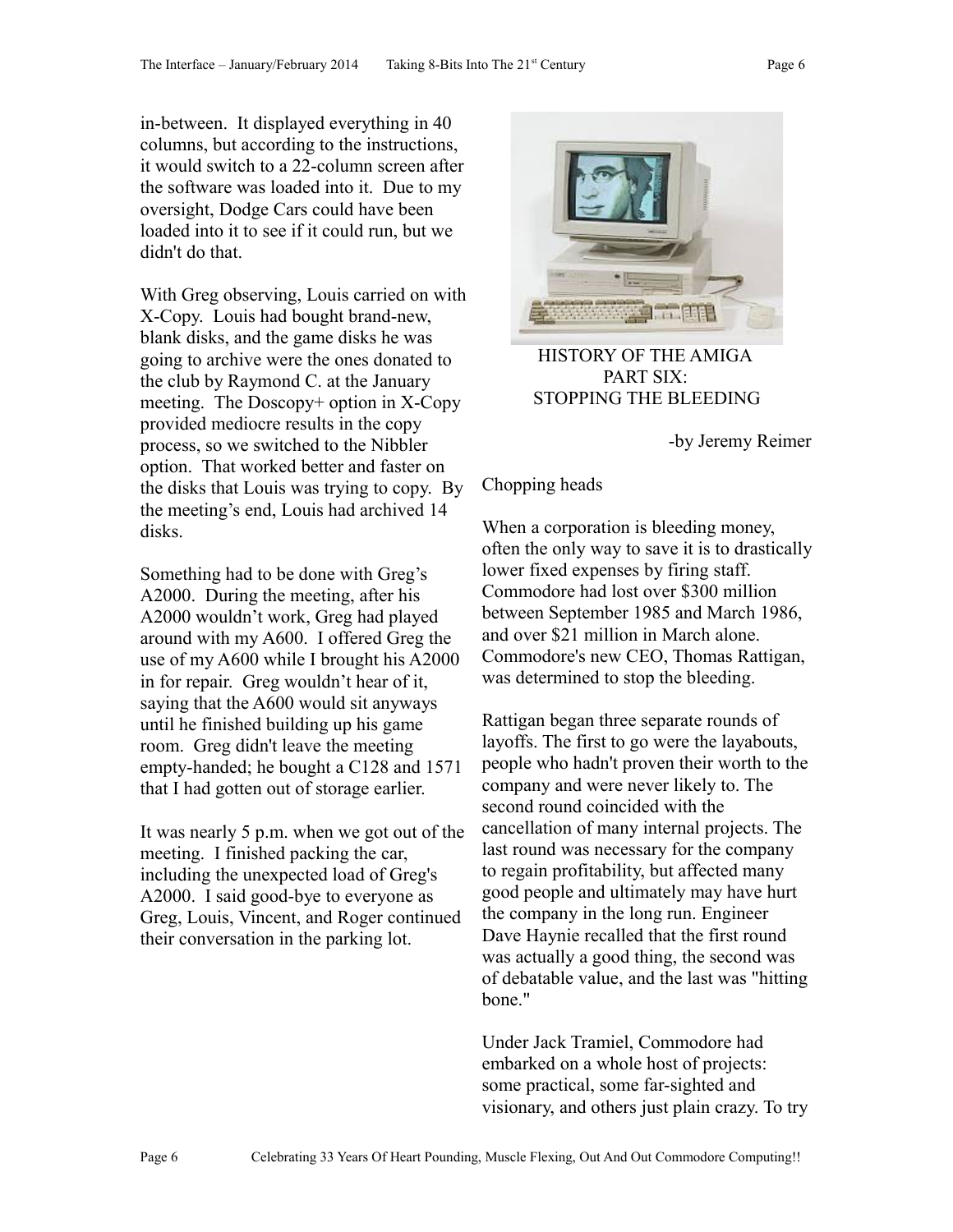and figure out which was which, Rattigan looked for an experienced opinion. He found one in Charles Winterble, a former Commodore engineer turned consultant who at the time was still under the lawsuit Commodore had going against Atari!

First to the chopping block were Commodore's aging line of PET computers, which had been the first fully-assembled computers to hit the market (they predated both the Apple II and TRS-80). The VIC-20, once promoted by William Shatner, was also axed. Next up were the innovative but ultimately pointless collection of small 8-bit computers that were incompatible with the blockbuster C-64: the Plus/4 and Commodore 16, and various other machines that had never left the prototype stage. The Commodore 900, an innovative Unix workstation with a 1024 by 800 bit-mapped display, was also canceled.

Computers weren't the only thing that Tramiel had a hand in. At the time, the company still owned an office supply manufacturing firm in Canada. I personally ran into Commodore-branded filing cabinets far more often than I ever ran into Amigas. Rattigan got rid of these and other distractions. Rattigan also cleaned up the sloppy accounting processes that had been allowed to fester under his predecessor, Marshall Smith. Three redundant manufacturing plants were closed, and new financial controls were put into place to keep a tight check on spending.

In all, the cuts did their job. Commodore paid off their debts and even posted a modest \$22 million profit in the last quarter of 1986. In the meantime, the Amiga still needed applications if it was to become anything more than a curiosity. One of the first companies to publicly pledge support

for the platform was none other than Electronic Arts.

Electronic Arts and Deluxe Paint

Those who have firsthand experience with the modern Electronic Arts typically know it as a faceless corporate behemoth, infamous for absorbing, then strangling independent development teams, eliminating competition by paying for exclusive rights to major sports leagues, and working its employees beyond the breaking point. They may be surprised to find out that EA originally had quite a different mission and philosophy.

EA's founder, Trip Hawkins, was actually fighting against the poor treatment of programmers that he witnessed elsewhere in the industry. When he launched Electronic Arts in 1982, he envisioned an environment where developers and game designers would be treated like rock stars: promoted in major media, given generous royalties, and allowed to explore wherever their imagination and talent led them.

Hawkins saw the Amiga as a groundbreaking platform, a brand new canvas that would let his developers create great new works of art. In November1985, he took out a two-page ad in Compute! magazine that extolled the Amiga's virtues and promised that Electronic Arts would be supporting the platform for a whole new generation of games. "I believe this machine, marketed and supported properly, should have a very significant impact on the personal computer industry," Hawkins said prophetically in an earlier interview in the same magazine.

EA's first Amiga product, however, wasn't a game at all but a game development tool. Programmer Dan Silva had been working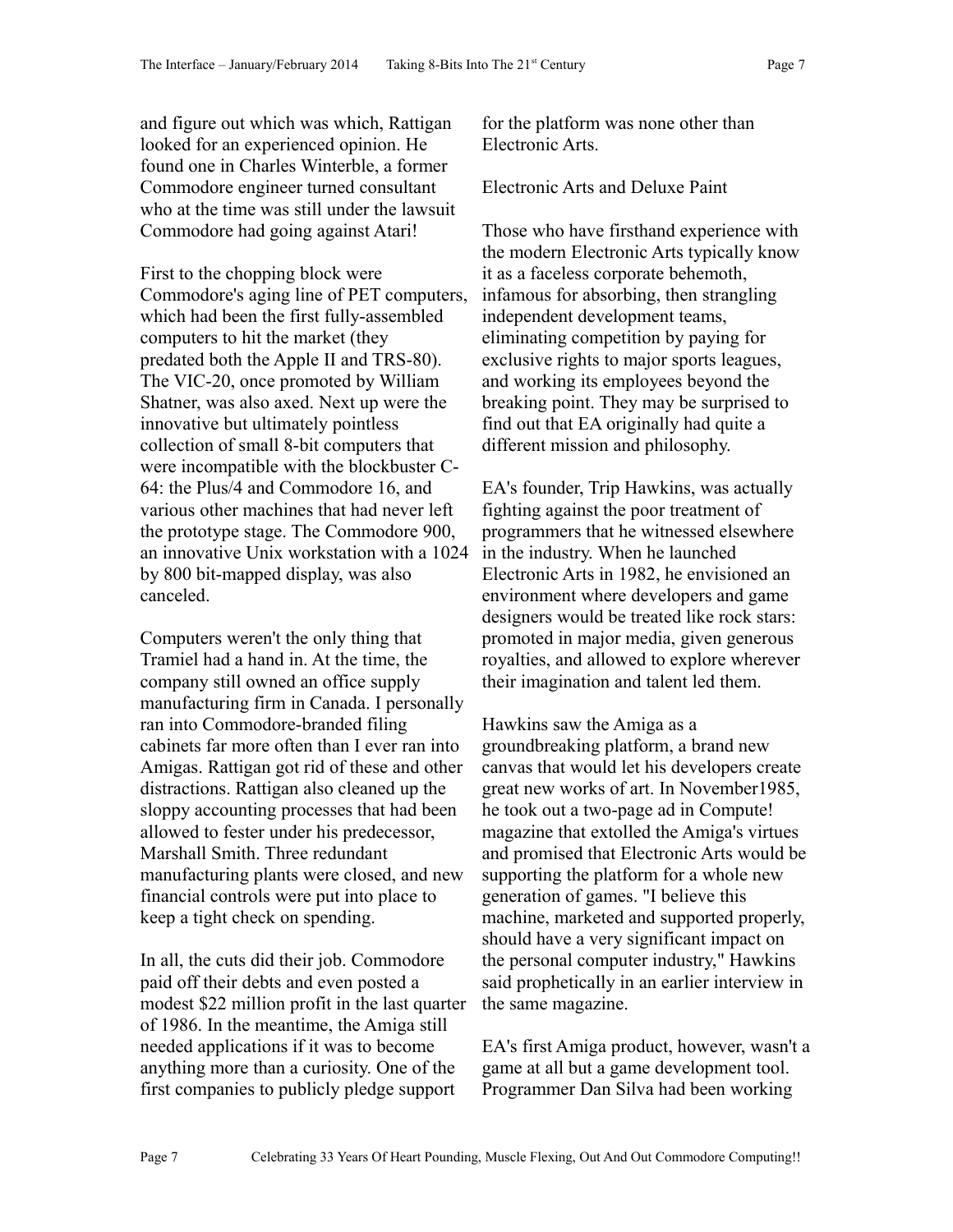on an internal graphics editor that was code-named Prism. When the Amiga was released, he quickly reworked the program to take advantage of the new computer's stunning graphics capabilities. Even before it shipped, Silva was already working on the next version, which would contain many more advanced features.

This program was Deluxe Paint, and it launched the careers of thousands of computer graphic artists. With a simple interface featuring a toolbar on the righthand side of the screen, Deluxe Paint was a powerful tool that could create not only static graphics, but also animation. This made it perfect for creating images for computer and video games, and for a long time Deluxe Paint was the industry standard for creating art for this medium, much like tools such as 3D Studio Max are today.

Even years later, as the PC gaming market began to eclipse the Amiga in terms of sheer size and number of titles, many game development studios still made their art using Deluxe Paint. Its native format, IFF, and animation format, IFF ANIM, are still supported by many graphics packages today. IFF ANIM files were compressed using delta encoding, resulting in smaller files. This was nearly 10 years before animation compression standards such as MPEG were released.

But back in 1986, the combination of an Amiga and Deluxe Paint was unbeatable. While Adobe's Photoshop on the Macintosh platform would eventually become the standard tool for creating two-dimensional graphic images, the Mac was still a monochrome-only computer at this point, and the PC could barely manage four colors even with a CGA graphics card. Again, the Amiga was ahead of its time.

The cover art for the Deluxe Paint II box featured an image of Tutankhamen that had been created inside the program itself. This image quickly became an iconic picture in the computer graphics industry. Even Commodore recognized the power of Deluxe Paint, using the Tutankhamen image on a new full-page ad that — finally! — stated the Amiga's advantages outright.

# Magazines

Around this time, the first print magazines covering the Amiga platform were starting to appear. The first such magazine was called Amiga World, started by publisher IDG. The premiere issue of the bimonthly magazine reached store shelves in late 1985, and featured the new Amiga 1000 on the cover.

For the second issue, Amiga World tracked down Andy Warhol, who had been one of the stars of the Amiga unveiling. Warhol was an enigmatic personality who ran a magazine called Interview, yet refused to give interviews himself. After brusquely turning down the Amiga World reporter's request for an interview, Warhol retreated to his office upstairs. The undaunted reporter followed Warhol into his office, and while the iconic artist began painting pictures on his Amiga 1000, the journalist started asking him questions anyway.

"Do you like the Amiga? What do you like about it?" the reporter asked.

"I love it. I like it because it looks like my work."

"Do you think it will push the artists?

"That's the best part about it. I guess you can... An artist can really do the whole thing. Actually, he can make a film with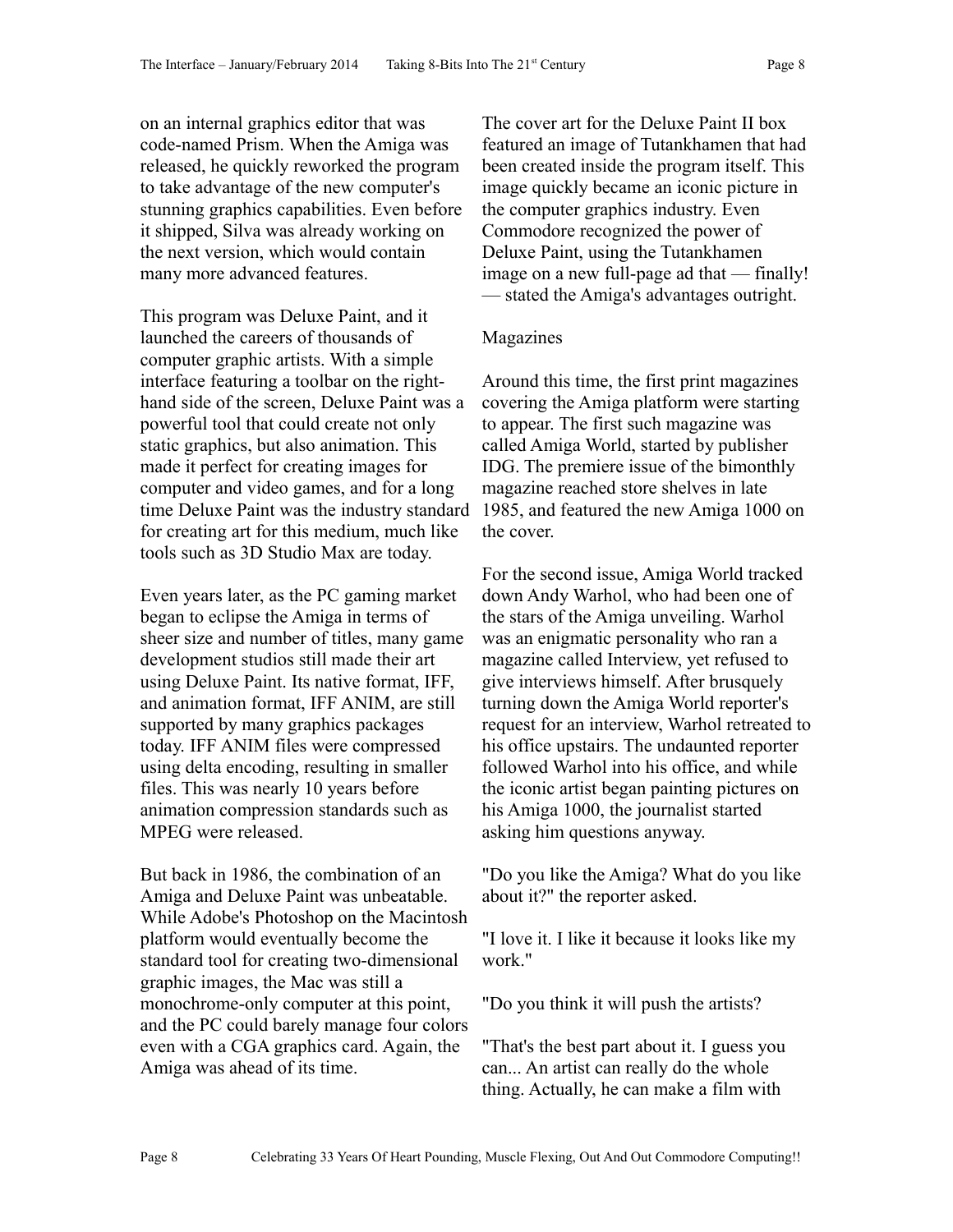everything on it, music and sound and art... everything."

"Why haven't you used computers before?"

"Oh, I don't know, MIT called me for about ten years or so, but I just never went up... maybe it was Yale."

"You just never thought it was interesting enough?"

"Oh no, I did, uh, it's just that, well, this one was so much more advanced than the others."

Warhol was a genius at self-promotion, but his "interview" showed genuine enthusiasm for the Amiga computer. He expressed frustration at not having a color printer yet and talked about how cool it would be to have a graphics tablet and stylus to replace the mouse. These products were all in development, but Warhol wanted them now.

Celebrity endorsements were hardly new in the computer field, but here was something different: a celebrity artist who was a genuine user and enthusiast for the platform. Here was a market — albeit a small one — that could potentially be nurtured.

Repositioning the Amiga

Commodore marketing had positioned the Amiga 1000 as a business machine to compete directly with the IBM PC and its countless clones. This was probably not the best idea.

The average businessman is — let's face it — slow, stodgy, and a bit boring. They are often the last to adopt any new technology unless it can make a clear case for increasing the bottom line. A computer that

could print dynamic 3D charts and graphs in color was not going to be useful to a businessman unless there was a whole supporting infrastructure around it: color printers, color overhead display panels, business presentation software, and so forth. This was not the case in 1986.

Thomas Rattigan didn't believe that the business market was the best place to try and sell the Amiga. "I think the price confused a lot of people," he said in a 1987 interview. "People seem to think that home systems are under \$1,000 and business systems are over \$1,000. I don't think the higher-end Amiga is going to go into accounting departments, but I do think it is going to go into areas where there is a degree of creativity, if you will." In this prediction Rattigan was bang-on.

Rattigan believed that the best strategy was to split the Amiga 1000 into two products: a low-end model to take on the huge home market that had been dominated by the Commodore 64, and a high-end computer that would appeal to graphic artists — like Andy Warhol — who were interested in expanding their system.

The low-end: The Amiga 500

The Commodore CEO wasn't the first one to make the case for a cheaper Amiga. Hardware engineer George Robbins felt that a lower-end Amiga was a better idea right from the start, and Bob Russell said he had been fighting for such a product before the Amiga 1000 was even released. Still, it took someone higher up in the management chain to make the new machine — dubbed the Amiga  $500 - a$ reality. Rattigan had to choose between the remnants of the original Los Gatos crew who had designed the Amiga 1000 and Commodore's core group of engineers in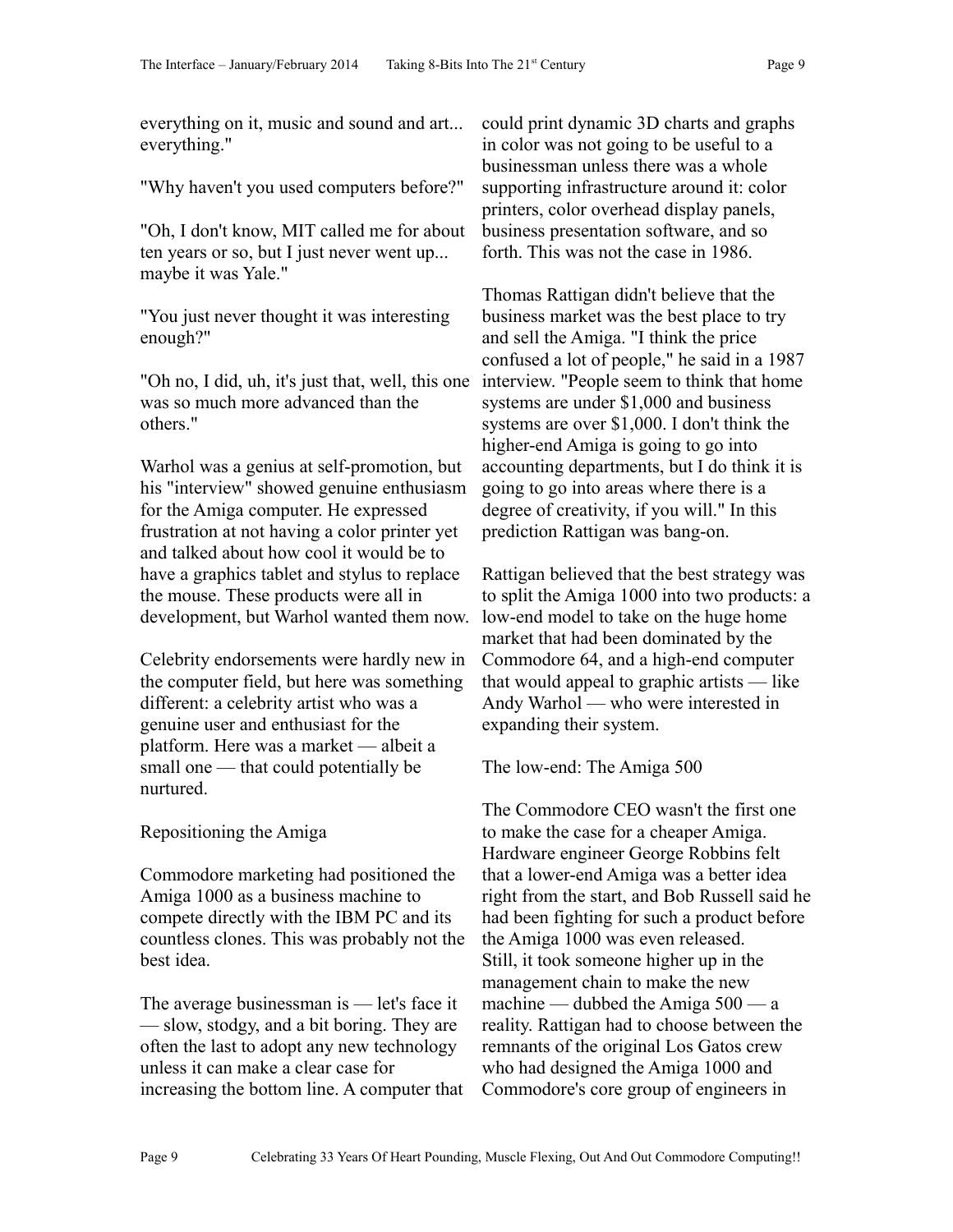West Chester, Pennsylvania. He chose the latter group because he felt they would be "more bloodthirsty" and thus likely to deliver the machine faster.

He assigned Jeff Porter, the engineer who had developed the innovative (but canceled by Rattigan's predecessor) LCD computer, to be the director of new product development. The lead engineers for the 500 were George Robbins and Bob Welland, who had previously worked on the also-canceled Commodore 900 Unix workstation. They were an odd bunch to be tasked with coming up with the computer that had to save the company, but in many respects they echoed the rogue team of misfits that had come up with the Amiga in the first place. George Robbins, a gentle and kind man with long hair and a walrus mustache, practically lived at work and often forgot to do his laundry. His coworkers, who loved Robbins, but worried about his personal hygiene, would constantly buy him new shirts to wear and quietly dispose of the old ones.

Robbins needed to avoid the distraction of laundry duties, as he was intensely focused on cutting costs on the Amiga. Welland was the ideas man, while Robbins was the practical engineer who could take great ideas and turn them into working electronics. One of the ideas Welland had was to increase the RAM on the "Agnes" custom chip to 1MB so that the Amiga could support higher graphics resolutions. The original Los Gatos team was a bit miffed at the proposed changes to their design, which they felt were not revolutionary enough, and made it known that they didn't think the changes would work. This motivated the Amiga 500 team even harder.

"Fat Agnes" did end up working, and the

original Amiga engineers admitted that the design was probably a good idea. The modest change increased the Amiga's capabilities while also keeping a high level of backwards compatibility with existing software. "It was a step in the right direction, but it violated the [original] idea of the bus architecture and actually slowed the machine down," RJ Mical said later.

Meanwhile, the pragmatic Robbins was finding ways to redesign the Amiga's motherboard to reduce costs. He took out the ability to connect directly to a television set and replaced it with a separate adapter, the A520. This turned out to be a good idea because most users weren't using a TV set anyway — the fuzzy image quality of TV sets caused text to "bleed" and made it hard to read. He took the power supply out of the main machine and integrated the keyboard into the case, which was inspired by the design of the Commodore 128. The 3.5 inch floppy drive was fitted in on the right-hand side of the machine. An thin expansion slot was placed on the other side. Devices could be plugged into this slot directly without removing the Amiga's case.

The high-end: The Amiga 2000

While the 500 project continued, Commodore needed people to work on the high-end Amiga 2000 design. Unfortunately, Rattigan's massive personnel cuts had left few engineers available for the project. The task was farmed off to Commodore's German subsidiary, but the engineers there simply took the original Amiga 1000 design, added a hardware interface for adding expansion cards, and put the whole thing in a standard PC desktop case. This wasn't quite what Rattigan was looking for.

The task of redesigning the Amiga 2000 fell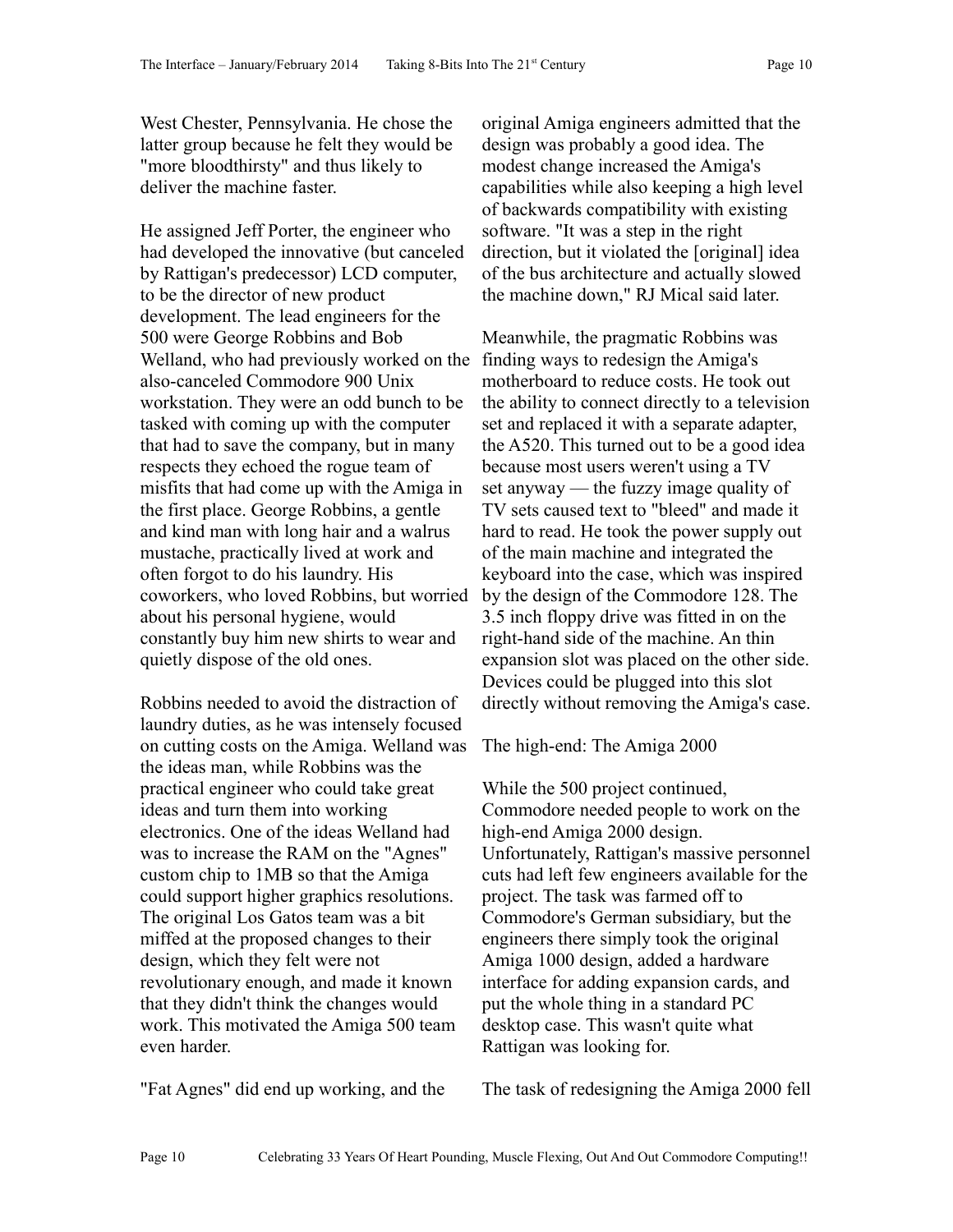on one Dave Haynie, whose broad shoulders and ever-broadening ego were large enough to carry this burden. "I was the design team for the A2000," Haynie said. "That's kind of the way things were there because we had a lot of layoffs. I was working day and night, and there still wasn't enough time to do everything." Haynie would work through the week, then let off steam on Friday by retiring to Margaritas, a local dive where the beer was cheap and plentiful.

Haynie was inspired by the designs made by the Los Gatos team and determined to improve on their elegant architecture. He designed a new custom chip, called Buster, to handle the expansion bus. The bus design, which was called "Zorro" in reference to one of the original Amiga prototypes, was also ahead of its time. Unlike the ISA slots in the IBM PC, the Zorro slots had "autoconfig" built-in and would allow expansion cards to be work instantly without any manual configuration of jumpers or resolving device conflicts.

Haynie wanted to design a machine that would be easy — for both end users and Commodore itself — to upgrade to more powerful processors that were coming out of Motorola's design labs. He put the CPU on a separate board that could be swapped out later. From the German designers he got the idea of a genlock — a way to directly output computer images on top of video with no loss of image stability. He turned this idea into a separate dedicated video slot, which could be fitted with a genlock card or other types of video processing cards. This idea would later turn the Amiga — already a multimedia powerhouse into the standard computer for the video industry.

The Amiga 2000 would have unprecedented with the Philadelphia Inquirer, a spurious

expandability, with five open Amiga Zorro expansion slots, four IBM PC ISA slots, and the aforementioned CPU and video slots. This was to be a serious machine, for serious users. The case was recycled from the canceled Commodore 900 workstation project.

Not everybody liked the idea of the 2000. Amiga creator Jay Miner, when asked about the machine at an Amiga user group meeting, recommended that Amiga 1000 owners hang on to their existing computer instead of upgrading. Jay's feelings weren't all about sour grapes. He felt that the computer had not been improved enough, given the advances in technology that had occurred since he first started designing the original Amiga back in 1982.

# Rattigan's fall

Jay Miner had a point. Time had been passing swiftly since the Amiga launch in 1985, and he wasn't the only one getting frustrated. Irving Gould, the enigmatic financier who controlled Commodore at a distance, started voicing concerns that the Amiga 500 and 2000 were taking too long to arrive.

Gould, like many bosses before and after, was asking for the impossible. Making Commodore profitable was the first priority, and Rattigan had done that by slashing the payroll. Creating a more popular successor to the Amiga 1000 was the next priority, and the few remaining engineers were doing what they could with very limited resources.

The Amiga 500 and 2000 delays weren't the only fault that Gould could find with Rattigan. He accused his CEO of behaving "in a high-profile manner" in an interview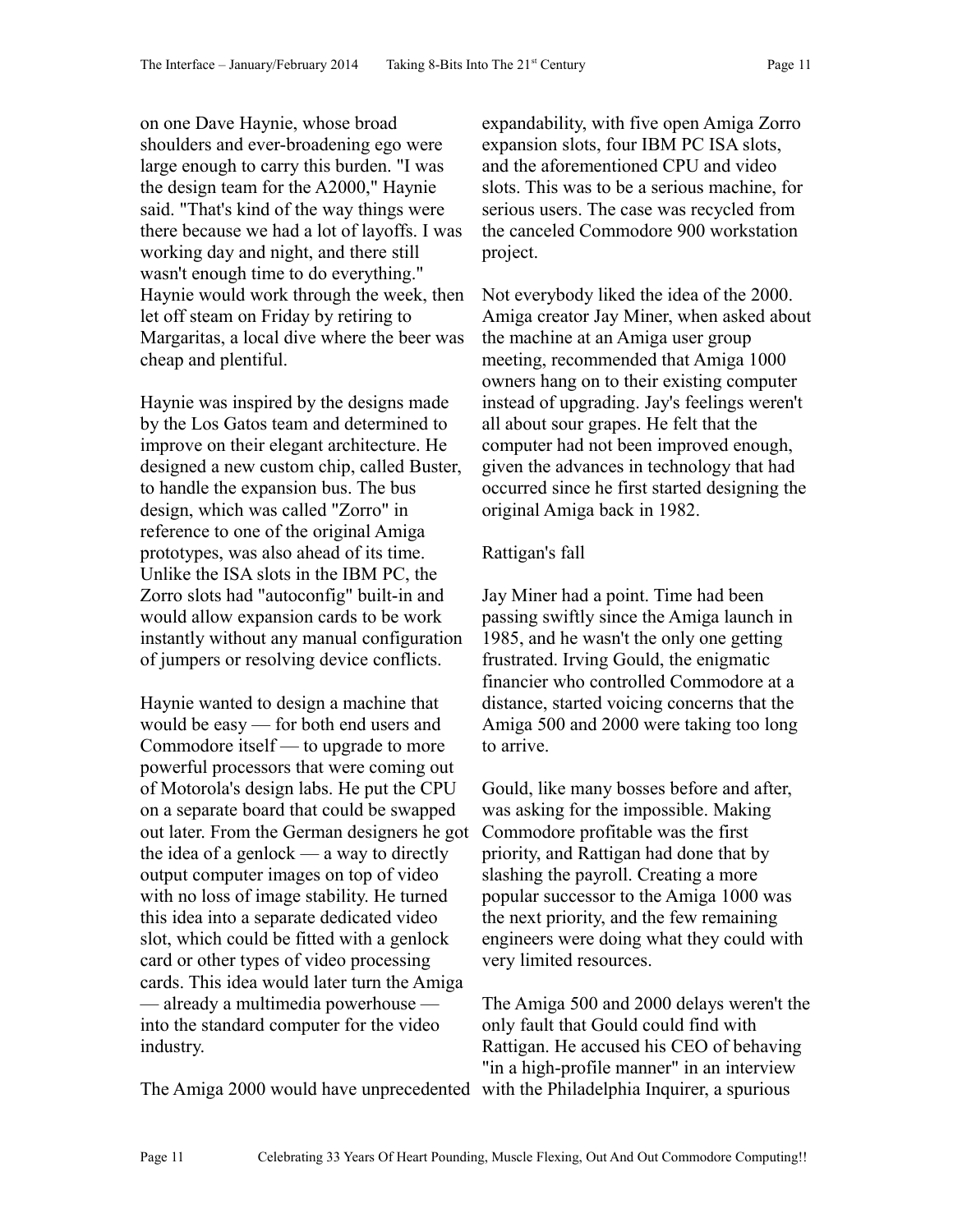charge if there ever was one. Rattigan's "high profile" consisted of doing a couple of magazine interviews. In one of these, the reporter asked him how he felt about being so little-known compared to other computer industry CEOs like John Sculley at Apple. He replied that he didn't think it was important to be well-known when your company was losing money.

Rattigan knew that he could not win in a battle with Gould, who owned six million of Commodore's 30 million shares. For his part, Gould was a slippery opponent. He rarely came into the Commodore offices, preferring to spend his time phoning various employees, trying to dig up dirt on his own CEO.

In April 1987, Gould hired the management consulting firm Dillon-Read to prepare a report on Commodore. Consulting firms have a long and inglorious history of charging outrageous fees just to have their junior-level employees issue urgent recommendations for more consulting, all billed by the hour. This particular firm was no different, but the Dillon-Read consultant who prepared the report had an even less altruistic purpose in mind.

His name was Mehdi Ali, and legions of Commodore employees and Amiga owners would one day learn to rue his name.

The report suggested that Rattigan be immediately replaced, something Gould was more than happy to carry out. He called a board meeting, specifically excluding his CEO from attending. Rattigan knew that the game was up, but decided to stick it out to the end, and showed up for work the next morning.

The guards had been ordered not to let him

on the premises, but pretended that they hadn't heard these instructions. "What the hell am I going to do?" one of them said. "The guy is running the company and turned it around, and I'm going to stop him from entering? Are you crazy?"

The locks on his office door had been changed. Rattigan was met in the hallway by an army of lawyers, who informed him that he was no longer employed at Commodore. He asked what the basis was for his termination, but the lawyers could give him nothing but meaningless gibberish. Resigned to his fate, Rattigan allowed himself to be escorted out of the office. Standing in the parking lot, he took a look back at the company that he had saved and wondered where it had all gone wrong.

Gould had won, but it was a pyrrhic victory at best. He had lost the best CEO he ever had, and worse still, had broken a legally binding contract to do so. Rattigan sued for breach of contract and \$9 million of unpaid wages. Commodore immediately countersued for \$24 million. The case wasn't settled until 1991, which was ironically the expiry date of Rattigan's original five-year contract. Rattigan won, and Commodore's countersuit was dismissed.

# The Amiga strikes back

So what had Rattigan accomplished? He had stopped the bleeding, made Commodore profitable, and made possible the projects that would bring the Amiga into its golden age: the A500 and A2000. Both models were released within a couple of months of Rattigan's termination.

What the Amiga could have done had Rattigan been allowed to stay is another of the many "what if" stories that pepper the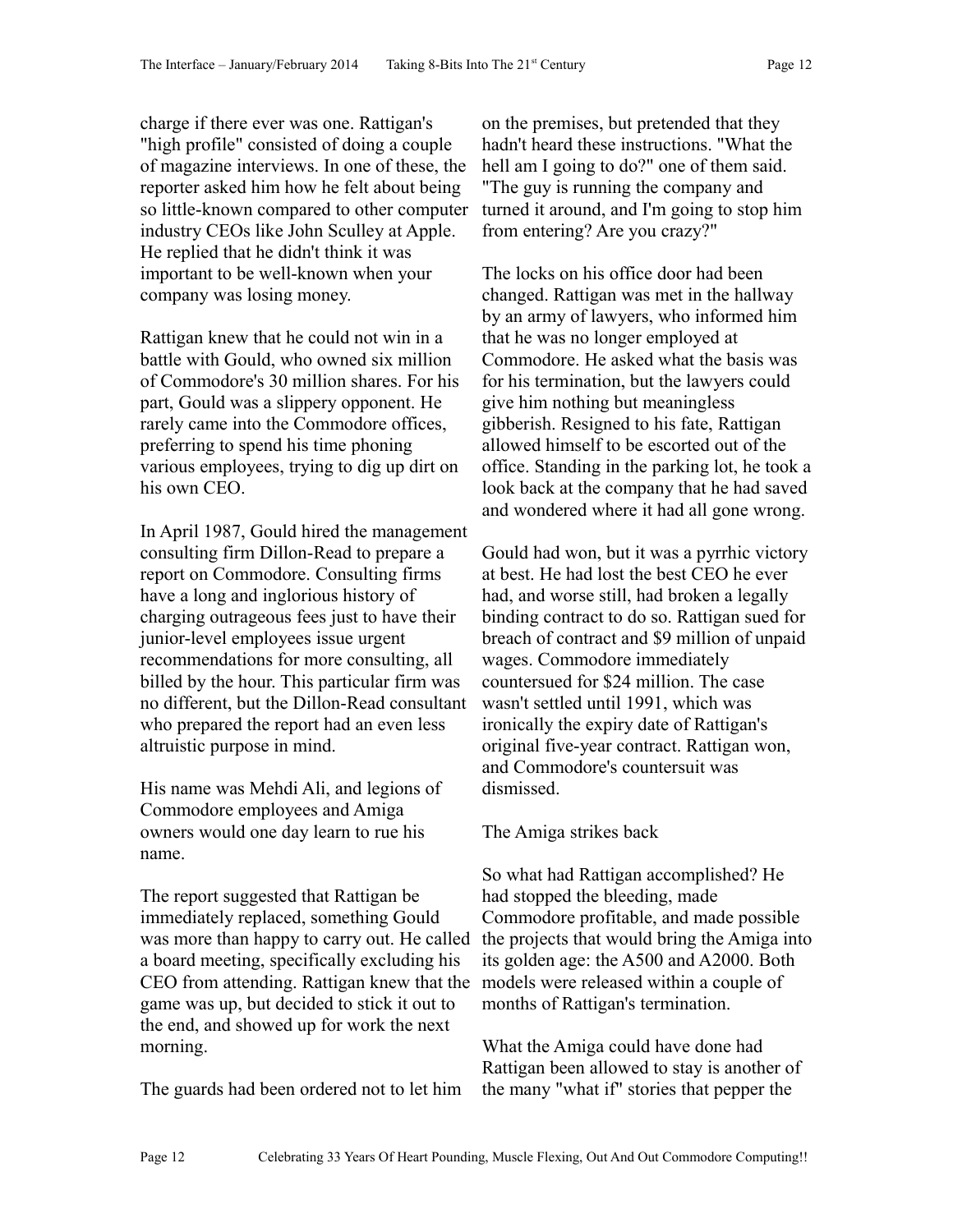Amiga tale, but it is what he did while he was there that mattered. By saving Commodore, he allowed the Amiga to survive, and in its new high-end and lowend forms it would find sales successes that the Amiga 1000 could only dream of.

And because of these new models, the story of the Amiga split also. No longer was it just about the original creators, or the struggles of a company trying to introduce a run into auto troubles after all that mileage revolutionary new technology. From now on, the Amiga tale would be about its users: a diverse group of people who found the platform in different ways and took it in different directions.

Amiga was now about the gamers, about the bulletin board users, about the demo coders, about the hackers, and about the graphic artists, the animators, and the movie and television creators. It was now about the Amigans.

(Tune in for the next installment, where we'll take a look at the glory days of the Amiga 500 and the games that made it famous.)



# THE ROUGH ROAD TO COMMODORE MEETINGS

-by Robert Bernardo

Not again! I was stuck at the top of a mountain, miles and hours away from the Commodore meeting I was to attend... with no help in sight.

The things I do for Commodore! For years I've traveled to club meetings, whether it is 50 miles for the monthly Fresno Commodore User Group meeting or 3 hours for the monthly The Other Group of Amigoids meeting or 3 hours for the bimonthly Southern California Commodore & Amiga Network. It is inevitable that I'd on the road.

In the early 2000's one of my cars was a 1991 Honda Accord station wagon – supposedly a reliable car. It was a handme-down from my brother-in-law, and it had over 100,000 miles on the odometer. This supposedly reliable car was a money pit. I'd throw money at it, and then something else would break down.

One time a friend and I drove to the Saturday TOGA meeting in San Jose. The 3-hour drive to San Jose was no problem; it was the drive back that eventful. We had to cross over the coastal mountains back into the valley. The climb over those mountains was fairly steep. As the Honda climbed, I felt the car shudder. An unnatural shudder. A mechanical shudder. The car continued the climb at 65 miles per hour. A few minutes later I started losing speed. I shifted down the manual transmission, thinking that I was losing speed due to the steep climb. I still lost speed. No matter how much I pushed on the accelerator, the car lost speed. Then another lurch and the engine raced. I smelled a burning that emanated from under the car. No forward gear would work. I pulled the car over to the side of the highway. It was night, and the highway was very dark. We were far from any city, and there was no cell phone coverage in the place where we had broken down. After a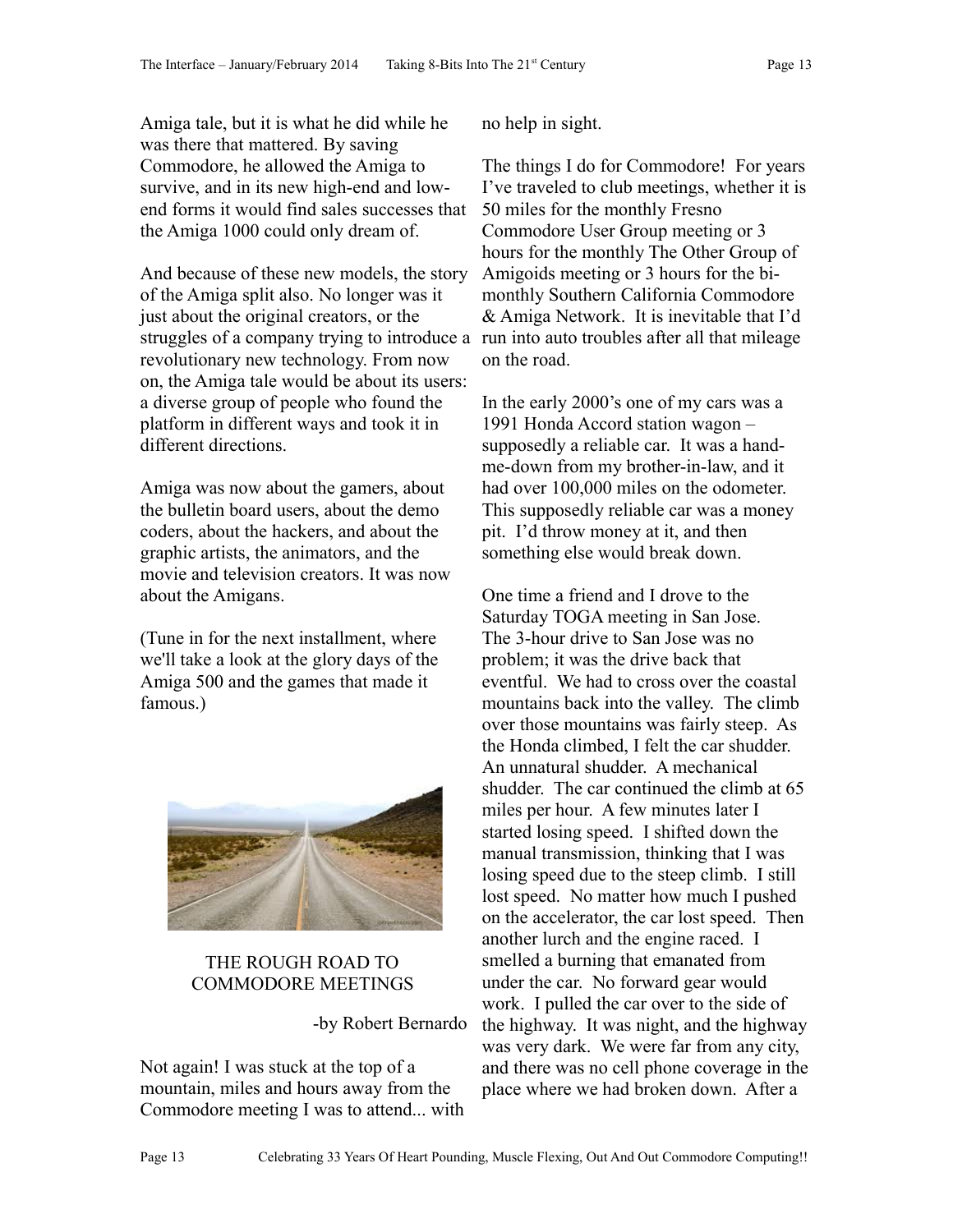couple of hours, a California Highway Patrol car came up behind us. The officer got out of his car and walked over to us. After ascertaining our situation, he called for a tow truck. The tow truck rescued us after we had waited another hour. The driver brought us to the town of Los Banos 45 minutes away. He dropped off our broken car at the Best Western Hotel, and we got a room. The car would not be repaired until Monday. I was supposed to bring my friend to the Sunday FCUG meeting, but we were stuck miles away from Fresno. Early Sunday morning I called a FCUG member and told her that the meeting was canceled, that she should tell that news to any members who showed up at the meeting site, and that she should post a note on the door saying that the meeting was canceled.

Monday I had the car towed to the local mechanics, and they determined that the clutch had self-destructed. Repair bill -- \$600. Two days later I was back on the road, the Honda running with a new clutch.

Fast forward to 2013. I had to go and preside over the May SCCAN meeting in Northridge, California. After work finished on Friday, I drove the 1990 Ford Crown Vic to Bakersfield, about 1/3 of the way to Northridge. The Crown Vic was my daily driver. It had just reached 400,000 miles on the odometer, and I had regularly maintained it. Packed in the Crown Vic was my usual complement of Commodore and Amiga hardware and software for the meeting. I spent the night at the Knights Inn, and all seemed normal. I had made this run many times before… drive to Bakersfield, spend the night there, and cross the mountains the next morning in order to get to Northridge.

Saturday morning I woke up, took a

shower, had the small continental breakfast the hotel offered, packed up the car, and checked under the car's hood. I looked at the drive belts, observed the coolant in the radiator, noted the fluid in the brake master cylinder, glanced at the water pump hoses, and pulled the engine oil dipstick. A quart low on oil. The nearest O'Reillys Auto Parts store was just a mile away. I drove there, bought a quart of synthetic motor oil, and put it into the engine.

The day was hot… around 100 degrees F.. However, I wasn't worried. Though the airconditioner was on, the Crown Vic had enough power to climb the 4,000 foot high mountains that stood in the way of getting to Northridge. The car cruised along at 73 miles per hour. Traffic on the freeway wasn't bad. The car started its climb. I lowered its speed to just over 65 miles per hour, in accordance to the posted speed limits.

Hmm, the needle on the coolant temperature gauge had risen a bit. Well, it was hot outside, and the car was climbing, so I thought that the gauge measured the added load on the engine. The temperature continued to rise. Hmm, was the strain on the engine showing? The temp still was going up. O.K., this was not normal. I turned off the air-conditioning so that there would be less load on the engine. Temp still rising. I looked at the hood... no escaping steam coming out of the engine compartment. I looked through the rear view mirror... no escaping steam pouring from the rear of the car. But the temperature continued to rise. I looked for an escape off the highway. I pulled to the far right lane, but there was no off-ramp for a few miles. Could the car survive two more miles? After what seemed to be a long couple of minutes, I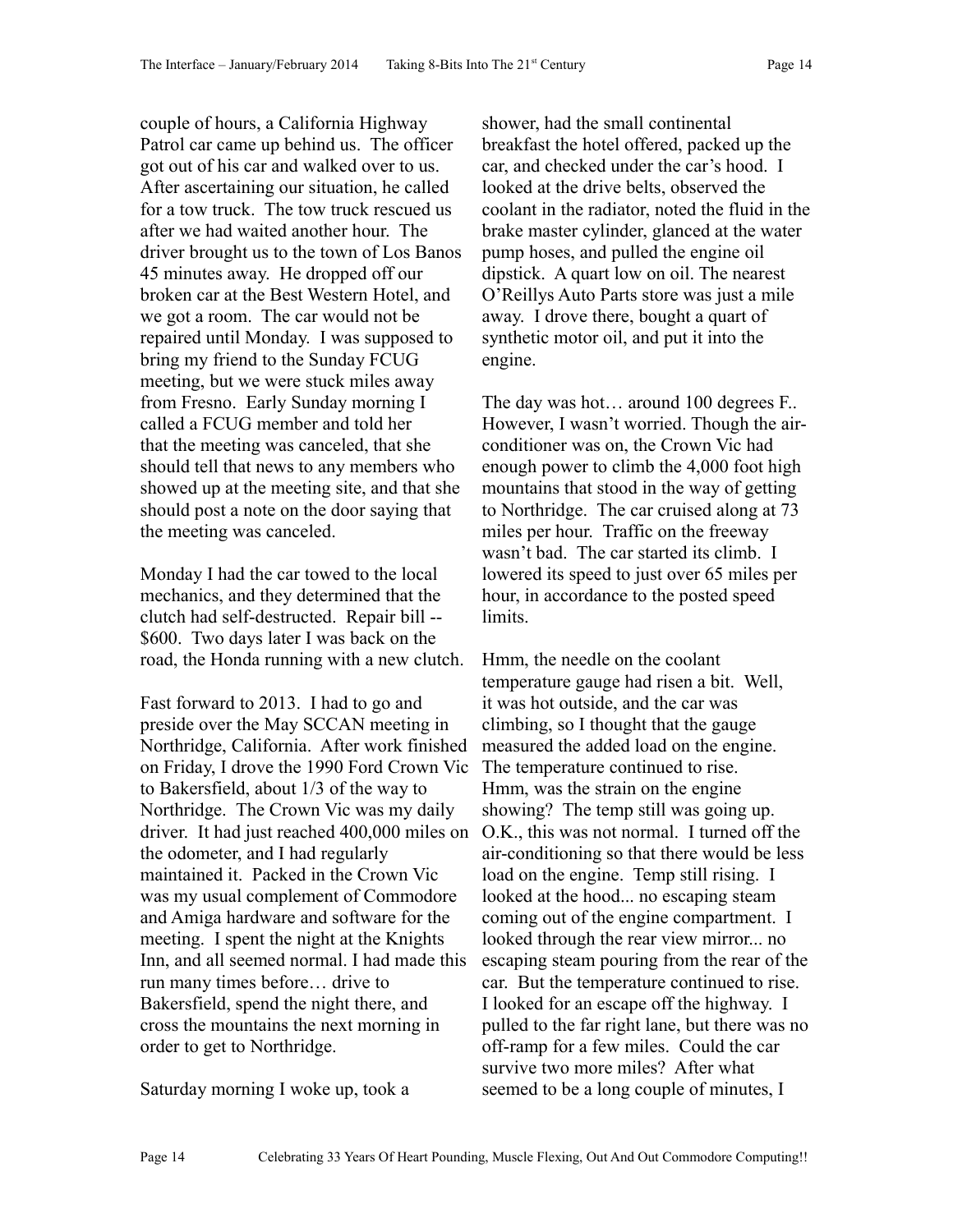saw the exit for the state of California rest stop.

The temperature gauge was all the way to the right… hot, hot, hot. I saw the off-ramp and turned the car onto it. The Ford LTD Crown Victoria decelerated. I didn't touch the accelerator; I let the car coast. My heart was beating hard. I spotted the parking spot under the shade of the trees and aimed the car for it. Don't touch the brake. Let the car slow itself. Could I make it to the parking slot? Finally, I was lined up. I touched the brake gently. The engine started clanking and then it quit. Without the engine running, I had lost power steering and power brakes. I gripped the steering wheel and applied firm pressure to the brakes. The car stopped, and I let out a sigh of relief. I was stuck at the top of the mountain, miles and miles away from any tow truck and still hours from the SCCAN meeting in Northridge.

The SCCAN meeting was to start at 2 p.m.. If I didn't show up, the members would just disperse. My cell phone was working in this area, but there was no one to call; I didn't know the phone numbers of the other members nor did I know who would appear at the meeting. It was now 11:45, and it would take me another 2 hours to get to Northridge.

I opened up the hood of the car and tried to find out what had happened to the engine. I couldn't see any engine fault. I pulled the engine oil dipstick. The oil was sizzling on the dipstick! I had never seen engine oil so hot that it bubbled on metal. There was some oil sitting on the engine block near the water pump. It, too, was sizzling. For engine oil to sizzle, I guessed that its temperature had be more than 300 degrees. Thank goodness that I was using synthetic oil with its greater tolerance for high

temperatures. The dipstick also showed no whitish scum on it; that meant no coolant had entered the crankcase through a cracked engine block or cylinder head. I was lucky. The engine may have survived.

I didn't dare open the radiator cap; the chance of steam blowing out of it was too great. I looked at the coolant recovery tank; no coolant showed through its translucent plastic.

Being at a state rest stop, the facilities were civilized. There were shade trees, picnic tables, men's and women's restrooms, candy and soda machines, and a couple of drinking water fountains. If I had lost all my radiator coolant, I would have to get water from the drinking fountain. I only had a 16-ounce iced tea bottle. I drank the last of the tea and walked off to the nearest water fountain which was near the candy machines. If the Crown Vic cooling system held 12 quarts and I only had the 16-ounce bottle, it would take many trips to and from the fountain in order to fill the system. I filled up the bottle with water and walked back to the Crown Vic.

Then I waited for the engine to cool. It had been half an hour since the car had stalled to a stop. I chanced opening the radiator cap. I twisted the cap to its first detent and pulled my hand back quickly just in case steam and coolant were to spurt out. Nothing... no steam... no coolant erupting out. I twisted the cap fully open and looked inside the radiator. Even when I shone a flashlight into it, I could see no coolant. It seemed totally empty!

I poured in the 16 ounces of water from the tea bottle. Steam immediately came out of the radiator throat, and I could hear hot metal creaking and groaning when hit by the cool water. Not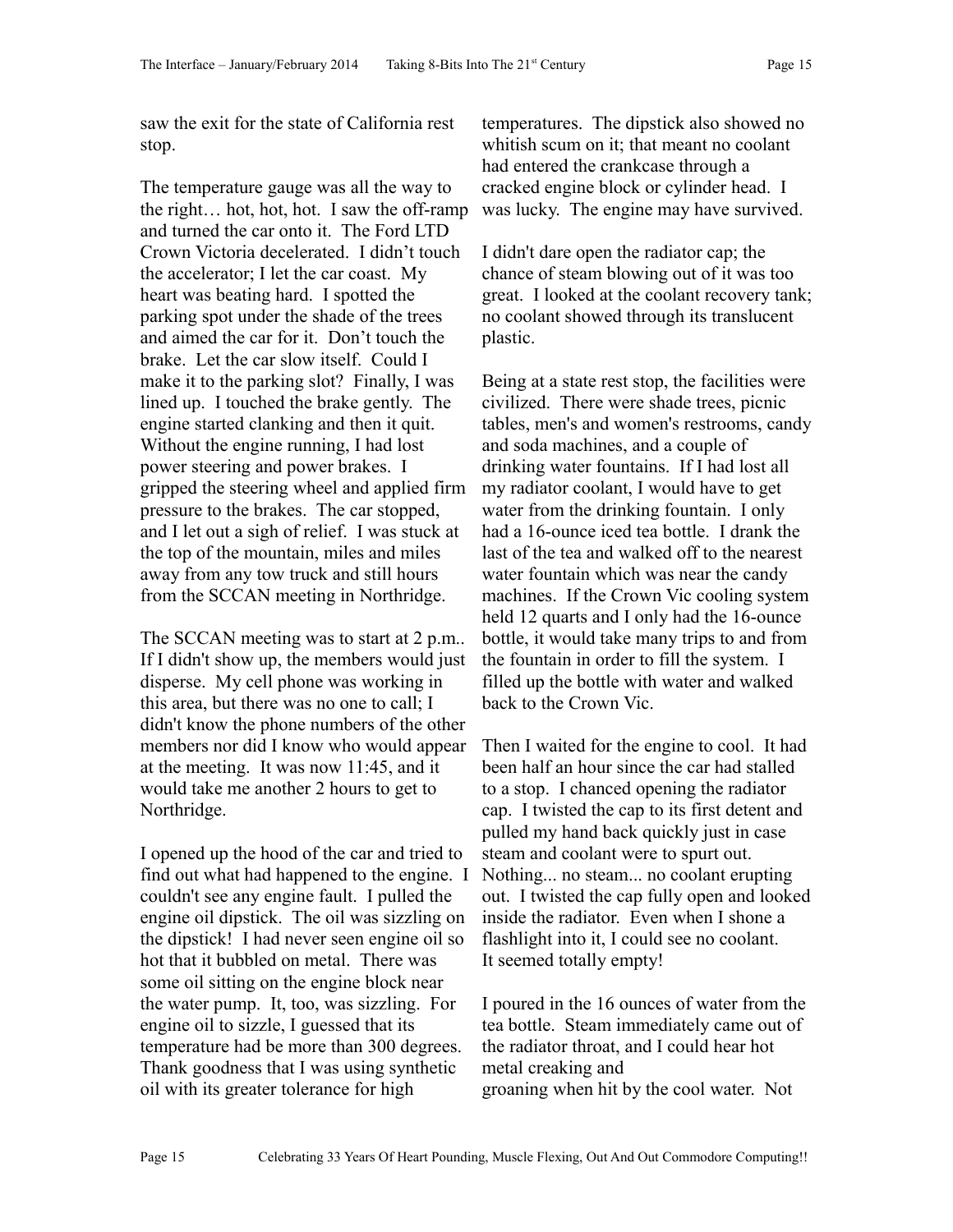only did steam come out of the radiator throat but also from the right side of the engine. Hey, steam was not supposed to come from the engine's right side! The engine was still hot. I retrieved more water from the fountain and poured in another 16 ounces into the radiator. Less steam and metal creaking this time. I checked the oil dipstick again. No water contamination on it. The iron block and cylinder head were holding together.

Back and forth I went with the tea bottle of water. I estimated I had put in about 3 to 4 quarts. I would take a long time to fill the radiator at the rate I was going. Thinking that the engine had cooled enough, I finally searched around the right side of the engine to find out where the steam had emanated earlier. I found it. On a heater hose, a plastic T-fitting for cooling system flushing had broken off cleanly. After a few years of being in the hot environment of the engine compartment, the plastic Tfitting had become so brittle that it crumbled when squeezed by hand. The open ¾-inch diameter heater hose had poured out all of coolant under pressure from the water pump. So now I had two halves of heater hose with nothing to connect them. What was I to do? I could pour more water into the radiator, but without the heater hose closed off, it would be a useless effort.

Well, I would cross that hurdle when I came to it. I continued the process of getting more water into the radiator. As I poured more water, I heard a man behind me say, "Do you need help?" I explained the problem to him. He and his wife and son had stopped at the rest stop and had seen me working on the car. He offered a gallon jug of antifreeze. I told him that I couldn't use up his antifreeze, but he said that it was just full of water. Grateful, I poured the

water into the radiator, and then he told his pre-teen son to get more water. He asked what was wrong, and I showed him the sorry state of my heater hose with broken Tfitting. He then asked me what I needed to fix it. I said, "To connect the heater hoses, I need a straight fitting." He responded, "I might be able to help you."

He went to back of his late-model Chevrolet Surburban and brought back a box full of heater hoses and other parts. Wow, was I surprised! "Why do you have all these parts in your car?" I asked. He replied, "We were in Baja California in the middle of the desert. You have to be prepared when you are far away from help." He dug through the box and found a straight metal fitting. He also got a screwdriver and undid the plastic T-fitting for me, though I had tools in the back of my car. I slipped the straight metal fitting between the hoses and screwed down the clamps. With the radiator full of water and the coolant recovery tank filled up to level, I snapped back on their respective caps.

It was now the moment of truth. While he and his son stood by, I got back into the Crown Vic. What if the engine had frozen up? No amount of starter power would be able to turn it then. With trepidation, I turned the ignition switch on. The engine turned over and started! Success! My Samaritan friend and I both breathed a sigh of relief. As the car idled, I got back out and looked under the open hood. No signs of coolant leakage. I checked the oil dipstick again. No signs of coolant contamination. I got back in the car and watched the temperature gauge. The real test would be get to get the car back on the highway and see if the car would maintain normal operating temperatures.

My friend agreed that he would follow me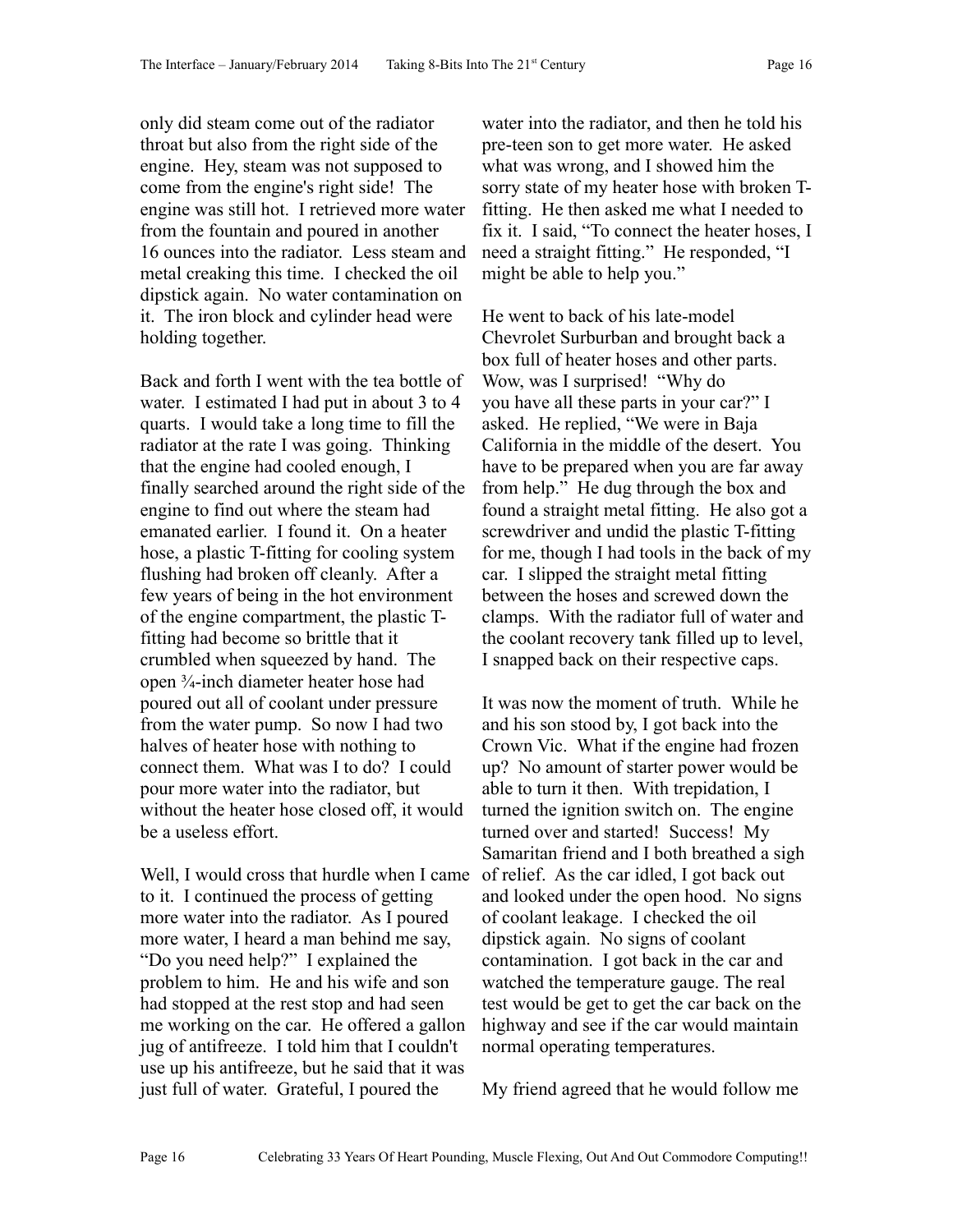for a few miles as I drove on the highway, just to make sure that everything was all right. He, too, was heading to the Northridge area, and I invited him to the SCCAN meeting. He had to beg off, because the family had been on a long journey. I offered to pay him some money for his kindness, but he wouldn't think of it.

I shook his hand and got back into my car. I backed up the Crown Vic out of its parking slot and moved forward, slowly at first and then as the on-ramp onto the freeway came into view, I gingerly accelerated the car. The car held together. I brought it up to just under highway speed with the air-conditioner off. I watched the temperature gauge. It rose up to a bit over normal operating temperature as the thermostat opened up and any air pockets in the cooling system were filled. Then it settled down to normal. I listened to the engine, radio off. All was normal. No clanking or banging sounds from pistons or piston rods. It was as if nothing had happened to the engine.

True to his word, my new friend had followed me for a few miles and saw that I was cruising along without problem. Then he accelerated and passed me by, both of us waving to each other. Though it was hot outside, I didn't turn on the air-conditioner until miles later on the down-slope of the mountains, and even then, I was ready to turn it off immediately if something bad were to happen. However, nothing else happened.

I was going to be late for the SCCAN meeting. Fortunately, there was no traffic congestion on the freeways to Northridge. I arrived 20 minutes late to our meeting venue, Panera Bread Restaurant. As I walked to the front

entrance to enter, I saw SCCAN member Richard G. walk up at the same time. None of the other members had shown up yet, and I was relieved. Boy, did I have a travel story to tell them as we sat among the Commodore and Amiga computers!



# MEMORY LANE

-by Dick Estel

This is number 7 of a limited series of articles saluting some of our past members, people who have made a significant contribution to the club. Our more recent members did not have the pleasure of knowing these men and women, many of whom have passed on. However, they made a lasting impression on the club and the author.

Questions and comments to our web address, [info@dickestel.com,](mailto:info@dickestel.com) are welcome.

# JUANITA EROLES and JOEL BERNAL

Once again we return to the land of the living (as far as I know). The name Juanita Eroles was familiar to me long before she joined our club. We exchanged newsletters with Commodore clubs all over the country, and she was the editor for the Sacramento club. So when she moved to Fresno , she knew there was a club waiting for her.

I believe Juanita had some type of mild disability, and did not drive, or perhaps just